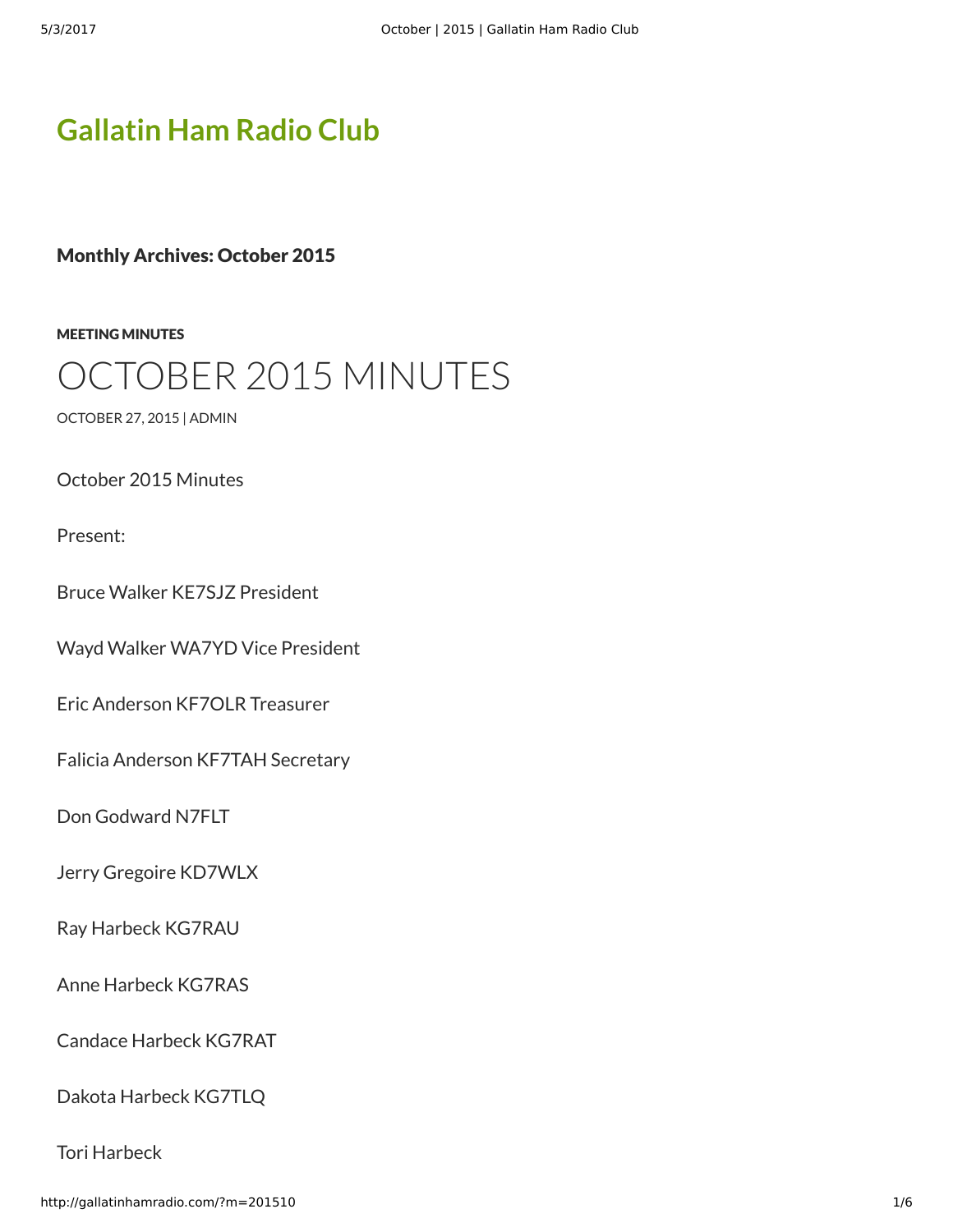Michael Andersen KK6NDH

Don Wilson KC7EWZ

Harley Leach KI7XF

Pat Sands AE7NZ

Seth Higbee KD8VYV

Bruce Walker KE7SJZ called the meeting to order @7:00 PM. Followed by introductions

Old Business:

Minutes: minutes approved

Treasurer's report: KF7OLR- ending balance \$892.56. Two cards were read to GHRC in respect to Dave Ford-\$100 gift was given in Dave Ford's name

Testing: Session was held two to three weeks ago and most passed. Next session will be in December

ERA: nothing to report. There is a linking problem -southbound

SAR: Lots of calls. Really busy

School Club: Don Godward N7FLT- Has not started yet

88 Net: check-ins are up and down. The swap net following the 88 net will start soon. The swap net is for all things related to ham equipment, either free or asking a price

Foxhunt: Harley Leach KI7XF recovered form a week long foxhunt

-Nice hunt was held locally on the last holiday

HF: worked 160 after sunrise, 100 watt

WA7U took 1st in the NW, 3rd nationwide

Larry Springer K6PJ, MSU Activities: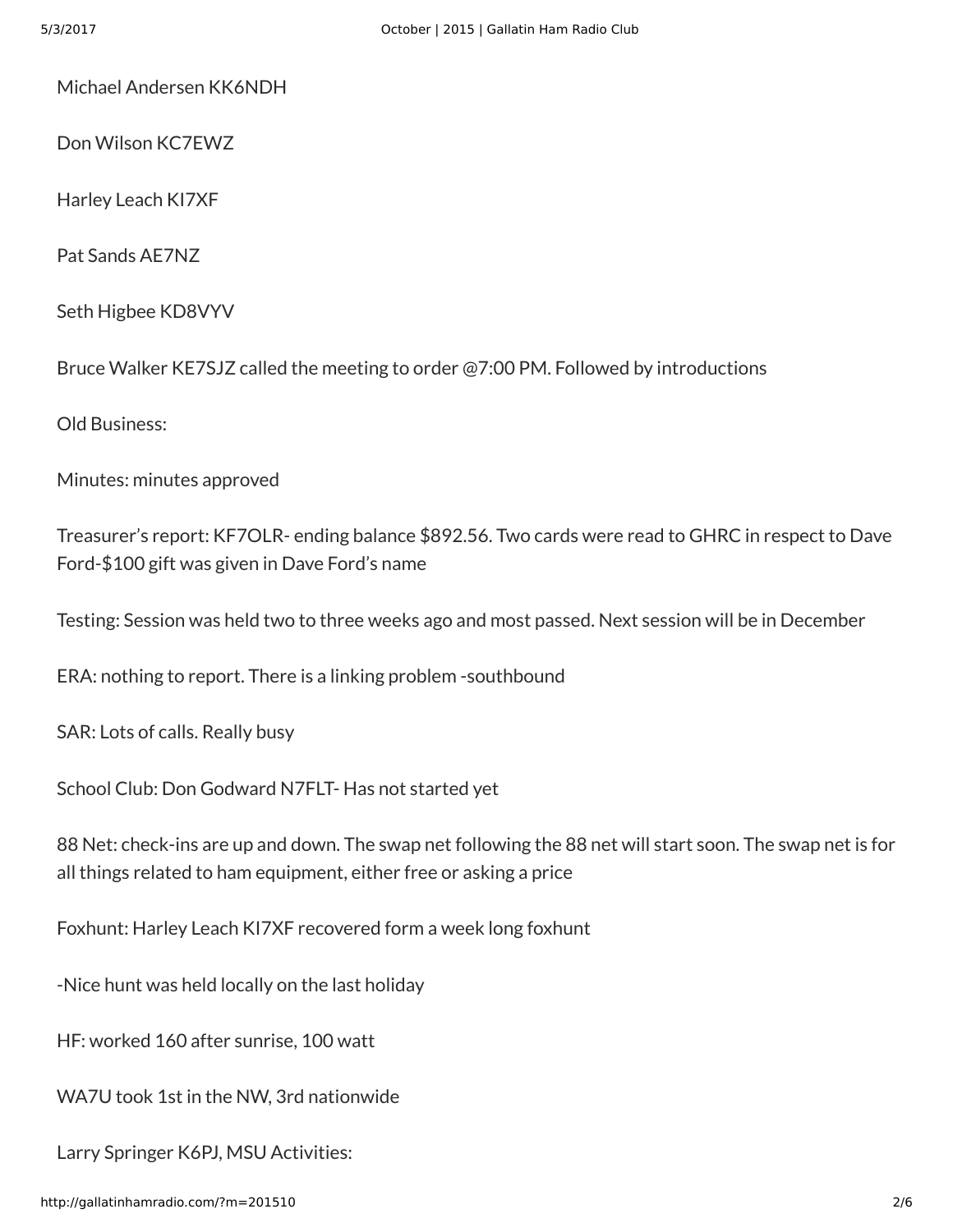New Business:

Safety Vests: If you would like to order a vest please let the club know. FYI-vests are about \$18.50 a piece, sizes: L-5x.

Sled Dog Races: Mike Roddewig AF7DQ is requesting communication help for the "Race to the Sky" sled dog race. This race takes place by Sealy Lake. It will be held on Presidents Day 2016. Food and shelter will be provided. Please BYO (bring your own) sleeping pad and bag. The race starts at 6pm the night before. Other hams clubs will be contacted to help as well as the GHRC. An email with more will be sent out later.

Announcements:

Bruce Walker KE7SJZ is inviting everyone out to his house to see the building progress, every Saturday from 1-5pm. There will be hot dogs, etc. Please call ahead of time

Tour DeCure: Jerry Gregoire KD7WLX Went well, Thanks everyone! There were 400-500 participants

Belgrade Fall Fest: Went great! Don Wilson KC7EWZ and Don Godward N7FLT headed up a great crew

Ridge Run: Kay Newman N7ZHN- Went well, thank you to all who helped out. One emergency, possibly a broken fibula

Jerry KD7WLX and Kathy N7UNI Gregoire are taking a citizen course. Kathy gave an excellent impromptu speech on repeater use and Kris Kent did one on Search and Rescue

Happy Birthday Harley!

Meeting Adjourned @ 7:43 PM

Presentation: Thank you to Neil Ramhorst KL7JGS for a great presentation on the BRRUA. This is a remodel project on the "house" on top of the Bridger Mountains that currently house some repeaters.

Minutes respectfully submitted by Falicia Anderson KF7TAH

[MEETING MINUTES](http://gallatinhamradio.com/?cat=2)

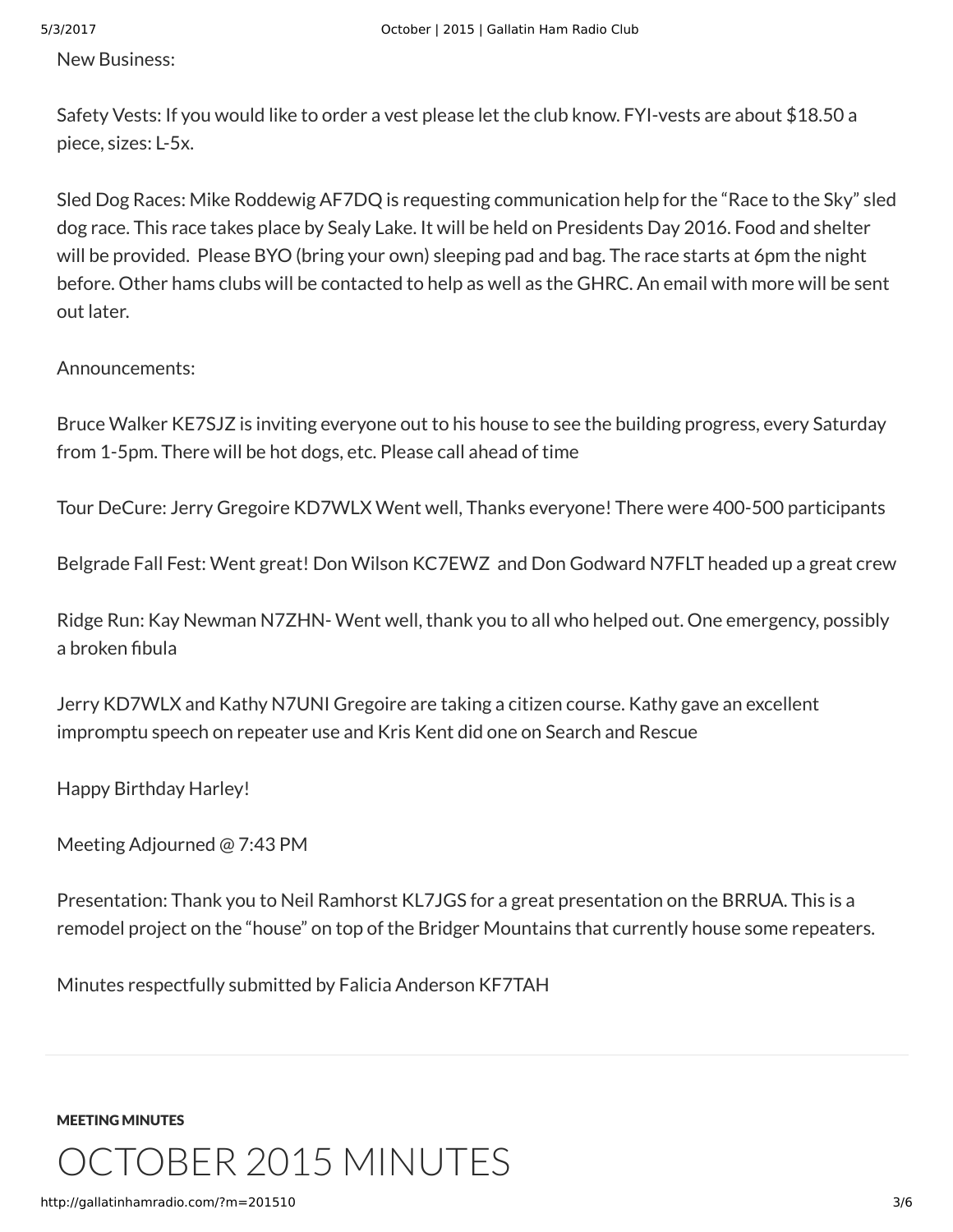#### **October 2015 Minutes**

Present: Bruce Walker KE7SJZ President Wayd Walker WA7YD Vice President Eric Anderson KF7OLR Treasurer Falicia Anderson KF7TAH Secretary Don Godward N7FLT Jerry Gregoire KD7WLX Ray Harbeck KG7RAU Anne Harbeck KG7RAS Candace Harbeck KG7RAT Dakota Harbeck KG7TLQ Tori Harbeck Michael Andersen KK6NDH Don Wilson KC7EWZ Harley Leach KI7XF Pat Sands AE7NZ Seth Higbee KD8VYV Todd Gahagan WA7U Leon Helms N6VS Ralph Bergantine KC7PFH Kent Cloward KD0QHP Don Regli KI7OW Norm Reger KD7TQM Cyrus Smith NU7Q Neil Ramhorst KL7JGS Fred Cady KE7X Kay Newman N7ZHN Jim Hall AA8Y Matt Carlson KG7FKU Bob Leo W7LR Mike Roddewig AF7DQ Wes Petty KD0BLW Claus Schmich Bruce Walker KE7SJZ called the meeting to order @7:00 PM. Followed by introductions

Old Business: Minutes: minutes approved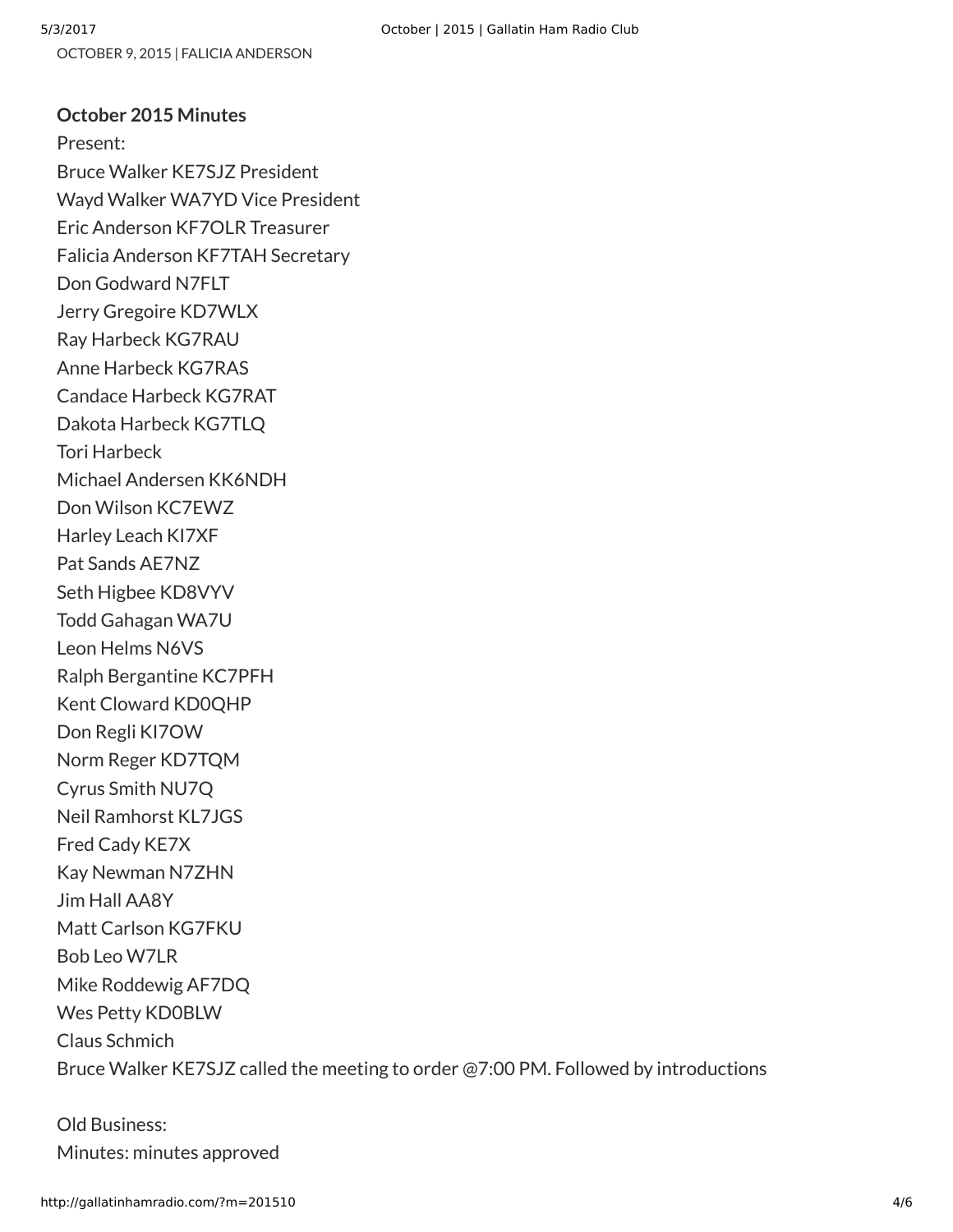Treasurer's report: KF7OLR- ending balance \$892.56. Two cards were read to GHRC in respect to Dave Ford-\$100 gift was given in Dave Ford's name Testing: Session was held two to three weeks ago and most passed. Next session will be in December ERA: nothing to report. There is a linking problem -southbound SAR: Lots of calls. Really busy School Club: Don Godward N7FLT- Has not started yet 88 Net: check-ins are up and down. The swap net following the 88 net will start soon. The swap net is for all things related to ham equipment, either free or asking a price Foxhunt: Harley Leach KI7XF recovered form a week long foxhunt -Nice hunt was held locally on the last holiday HF: worked 160 after sunrise, 100 watt WA7U took 1st in the NW, 3rd nationwide Larry Springer K6PJ, MSU Activities:

New Business:

• Safety Vests: If you would like to order a vest please let the club know. FYI-vests are about \$18.50 a piece, sizes: L-5x.

• Sled Dog Races: Mike Roddewig AF7DQ is requesting communication help for the "Race to the Sky" sled dog race. This race takes place by Sealy Lake. It will be held on Presidents Day 2016. Food and shelter will be provided. Please BYO (bring your own) sleeping pad and bag. The race starts at 6pm the night before. Other hams clubs will be contacted to help as well as the GHRC. An email with more will be sent out later.

## Announcements:

- Bruce Walker KE7SJZ is inviting everyone out to his house to see the building progress, every Saturday from 1-5pm. There will be hot dogs, etc. Please call ahead of time
- Tour DeCure: Jerry Gregoire KD7WLX Went well, Thanks everyone! There were 400-500 participants
- Belgrade Fall Fest: Went great! Don Wilson KC7EWZ and Don Godward N7FLT headed up a great crew
- Ridge Run: Kay Newman N7ZHN- Went well, thank you to all who helped out. One emergency, possibly a broken fibula
- Jerry KD7WLX and Kathy N7UNI Gregoire are taking a citizen course. Kathy gave an excellent impromptu speech on repeater use and Kris Kent did one on Search and Rescue
- Happy Birthday Harley!

## Meeting Adjourned @ 7:43 PM

Presentation: Thank you to Neil Ramhorst KL7JGS for a great presentation on the BRRUA. This is a remodel project on the "house" on top of the Bridger Mountains that currently house some repeaters.